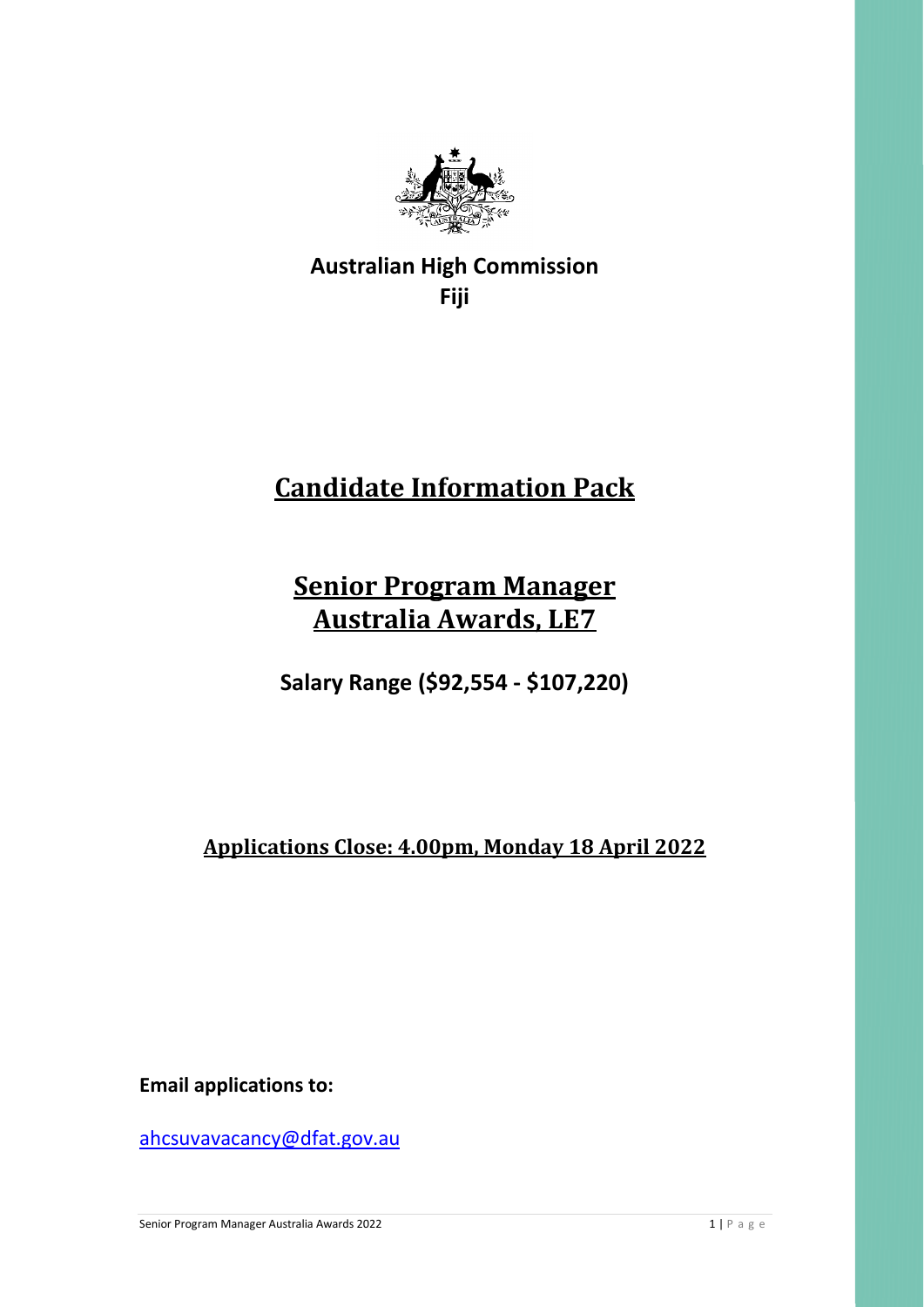### **Senior Program Manager Australia Awards, LE7**

The Australian High Commission is seeking a suitably qualified and experienced person for the above position. The successful applicant will have extensive work experience and sound knowledge in the awards and scholarships sector. The successful candidate will have significant professional experience working in development related programs. The person will have proven experience in human resources development and capacity building.

Under broad direction, the Senior Program Manager (Australia Awards) leads a small team to manage and advise on a range of bilateral and regional Australia Awards scholarships in the Pacific. This includes leading the development of scholarships policy for the Pacific region and overseeing the Fiji Program Support Facility's administration of the selection, deployment and ongoing management of scholarship awardees from Fiji and Tuvalu to Australia and the Pacific region.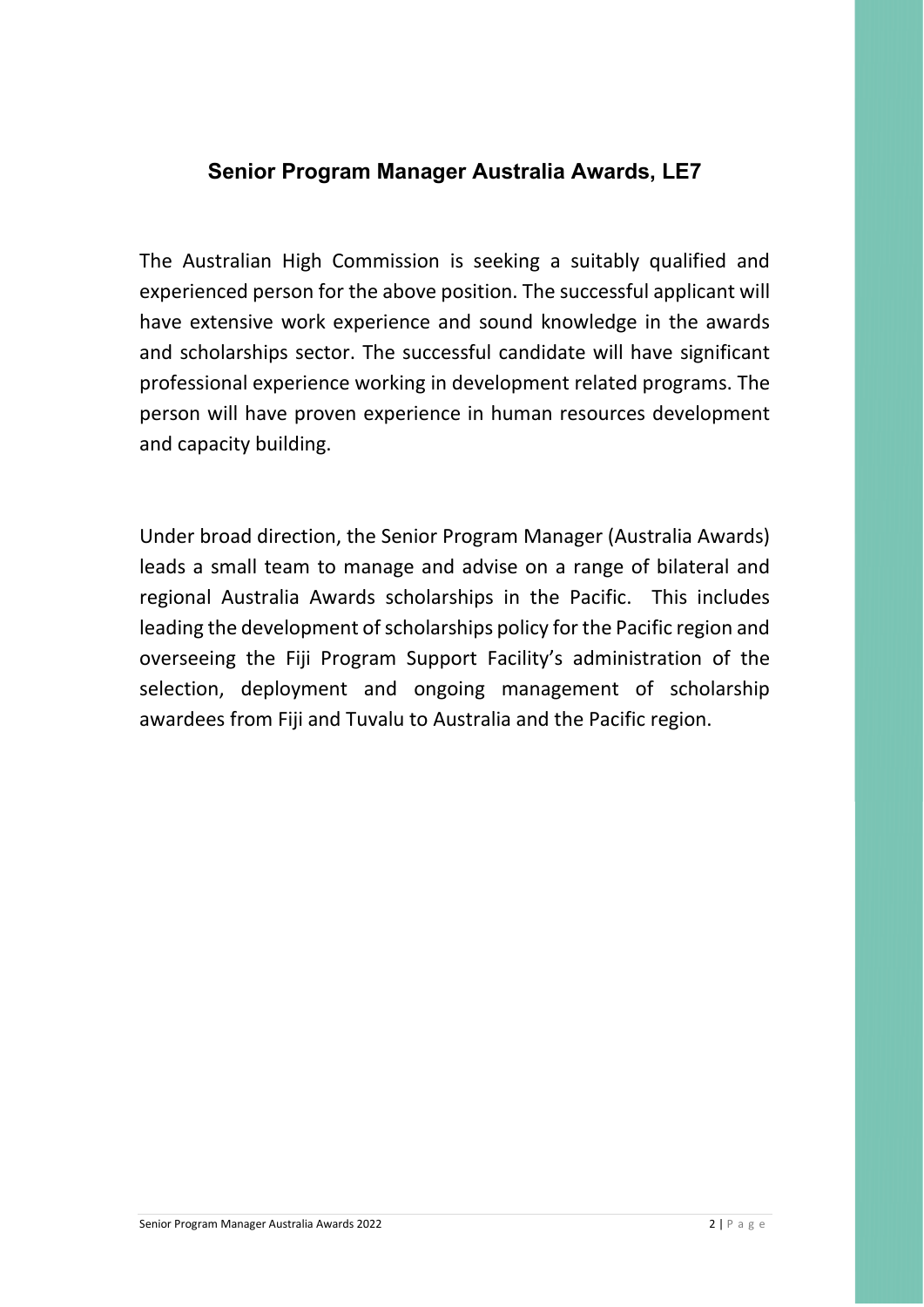## **Applying for a Job with an Australian Embassy, High Commission or Other Post**

In general, selection decisions for jobs and promotions within Australian embassies, high commissions or other posts are based on three elements: a written application, referee report/s and an interview.

The following guidelines aim to assist staff prepare a written application, prepare for an interview and to prepare their referees to provide a comprehensive and supportive referee report.

## **1. Written Application**

Your submission must include the completed Application form (including the one-page pitch) and a brief resume.

## **Advertisement**

All advertised positions have a corresponding advertisement setting out in brief the responsibilities and tasks required in the job. The advertisement also sets out the experience, skills, and personal qualities a person needs to perform the role effectively.

## **Position Description**

All advertised positions have a corresponding position description setting out the key responsibilities of the position and providing an outline of the experience and qualifications a person needs to perform the role effectively.

## **Resume**

Your resume should be brief **(no more than 3 pages)** and include your current position, previous positions (working backwards), academic qualifications, languages, and other relevant information– including publications and awards. Please include brief information about each of the previous positions you have held.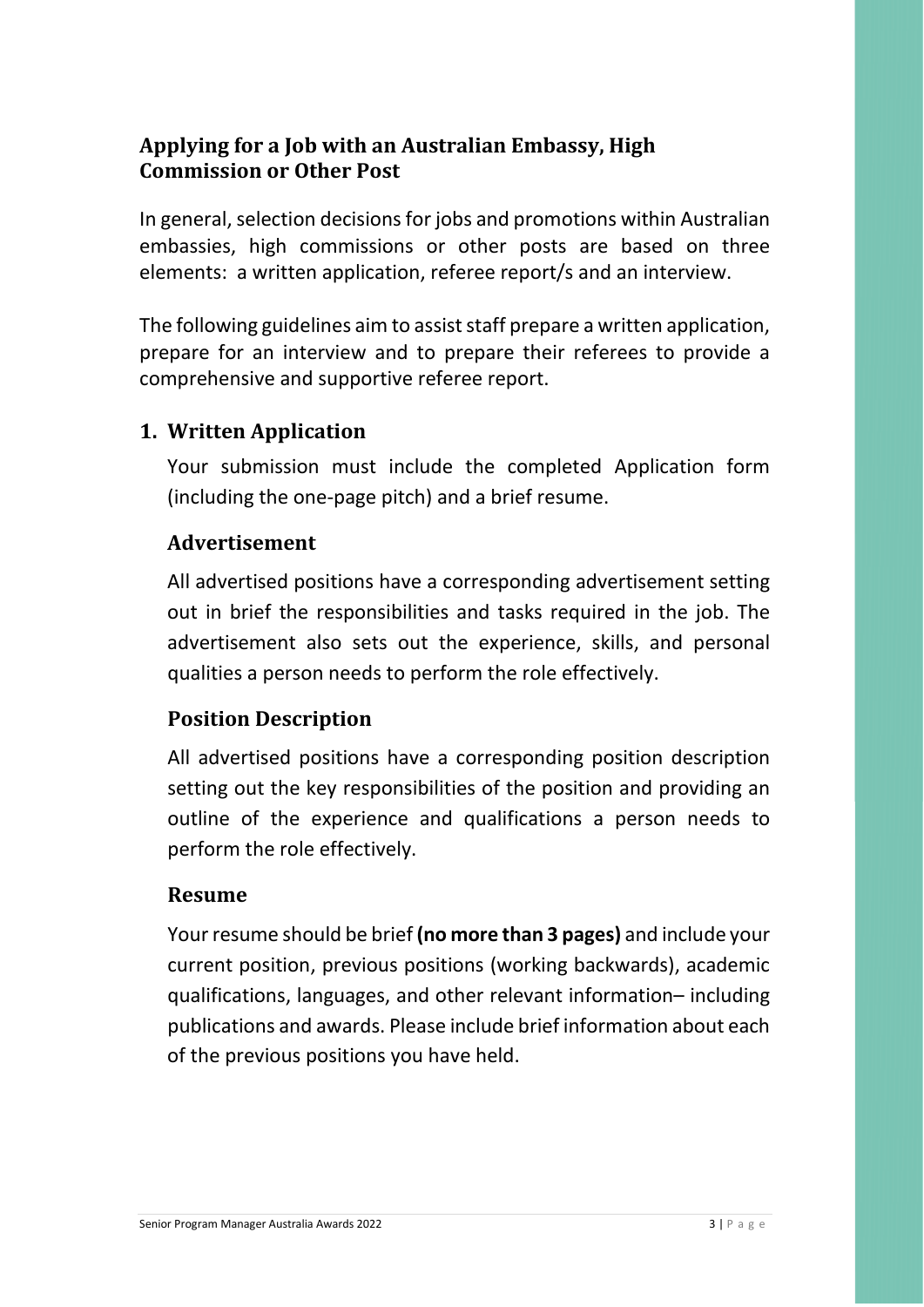## **One page pitch**

Your one-page pitch (between 800 - 1000 words) is a chance to tell the Selection Panel why you are the right person for the job. This is your first opportunity to demonstrate your claims against the position description and advertisement.

Read the position description and advertisement carefully! Your onepage pitch is your opportunity to advise the selection panel of your workplace achievements as they relate to the position description and advertisement. You need to demonstrate in the one-page pitch that you have the required knowledge, skills and experience. Do not make assertions about skills or experience. Use recent examples as far as possible.

**Please note that your application will not be considered if the onepage pitch is not completed.**

## **Treat your application like a formal document**

Ensure grammar and spelling are correct, and that you have used the correct punctuation where appropriate. **We strongly recommend you write your one-page pitch in an application such as Microsoft Word and then copy and paste it into your application form when completed.** This should prevent the loss of your work and spelling errors.

#### **2. Referee Reports**

You will be required to supply contact details of two referees that the Selection Panel may contact; this should be your current supervisor and a recent past supervisor. The Selection Panel may decide to contact a referee – either before or after interview. The committee may contact you in cases where you have advised the Selection Panel not to at this stage. The Selection Panel may seek comments from others who know your work but you have not listed them as a nominated referee. If this is the case the Selection Panel may contact you beforehand. Not all candidates will have a referee check conducted; this will be at the discretion of the Selection Panel.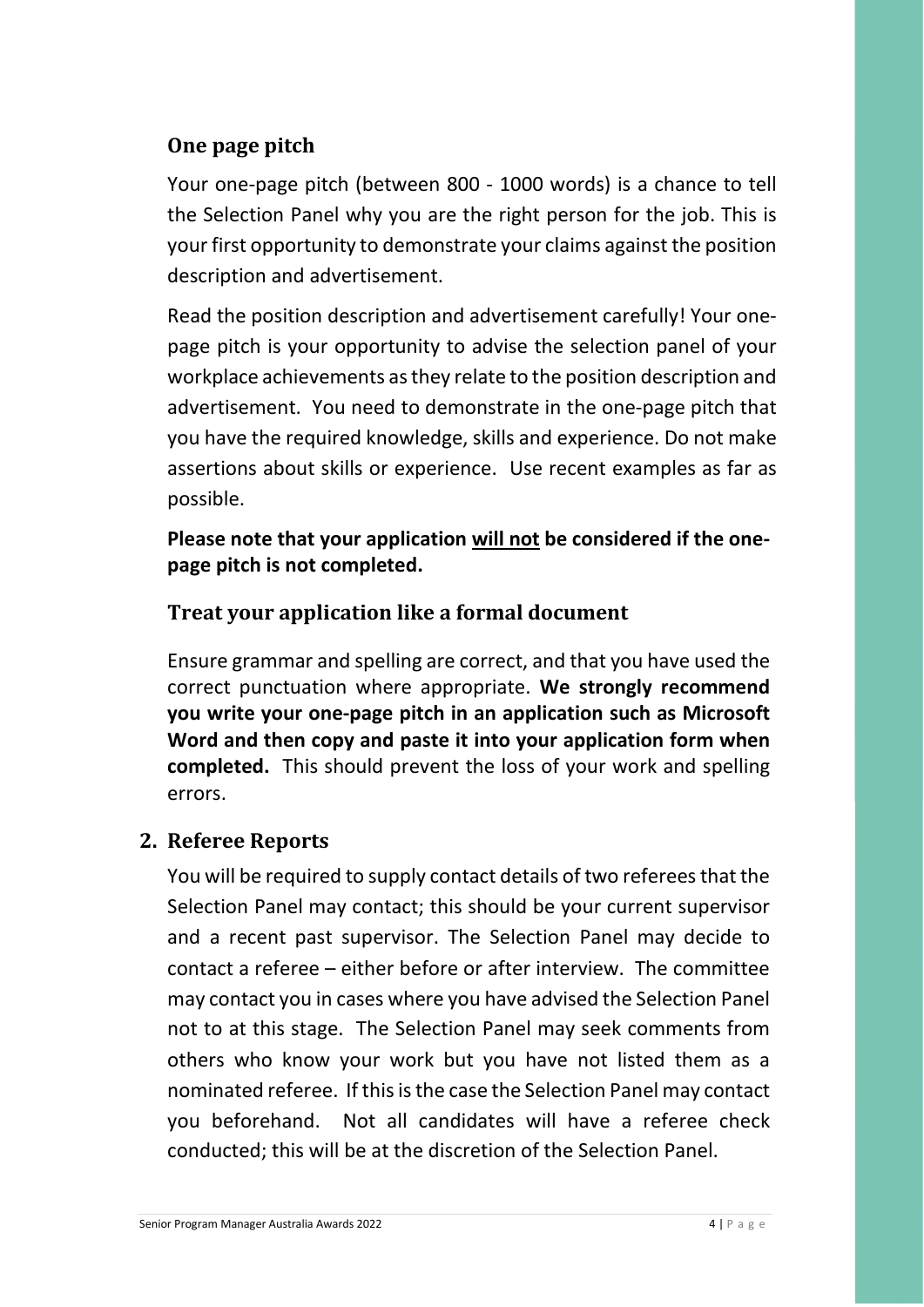If you are currently working within the Australian High Commission, Suva it is your responsibility to advise your referees that they may be contacted by a member of the Selection Panel. If you work in private employment, the Selection Panel or a representative of the Selection Panel may call you to discuss contacting referees.

Referees' comments should be framed around the position description. The Selection Panel will seek evidence-based evaluations of your performance against the position description. We recommend that you discuss your claims with your referees to ensure that you are aware of the comments they may make in discussions with the selection panel. If an adverse comment is made that will have a significant bearing on an application, the Selection Panel will give the applicant concerned the opportunity to respond to the adverse comment(s).

#### **3. Interview**

Many people are nervous about interviews. Solid preparation is the key to a successful interview.

On the basis of the position description, you may be asked a range of questions to demonstrate your skills and abilities. These could include behavioural-based questions and hypothetical scenario questions.

The following interview tips might be helpful:

- Know your own story:
	- $\checkmark$  vour key selling points.
	- $\checkmark$  examples of achievements relevant to the position description and
	- $\checkmark$  what you might have done differently with the benefit of hindsight
- Know the role and its broader context:
	- $\checkmark$  be familiar with the position description.
	- $\checkmark$  understand the work level standards required;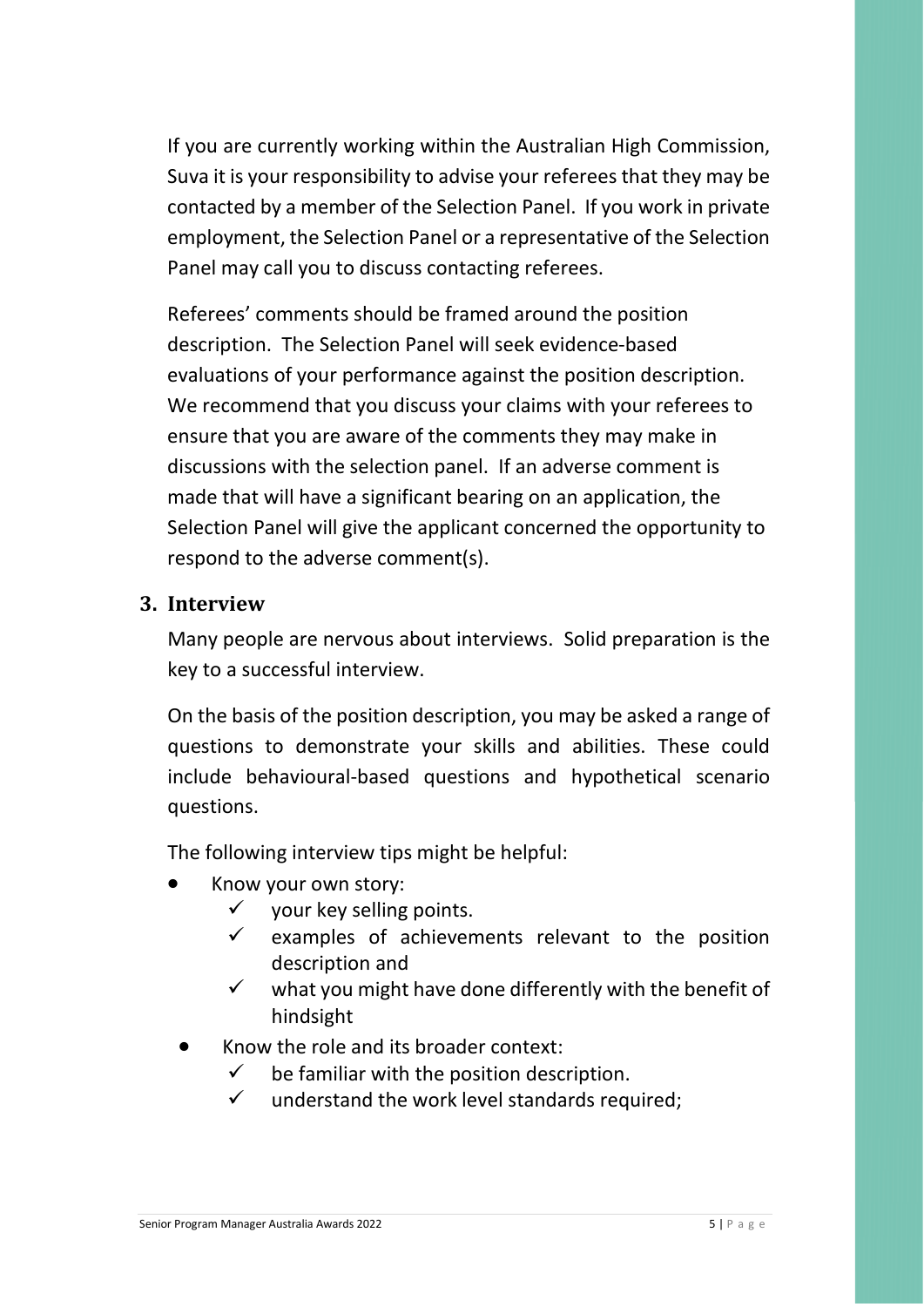- $\checkmark$  understand the broader context: the mission's and Department's priorities and how the job you are applying for fits into this picture; and
- $\checkmark$  be aware of current affairs
- Practice aloud to get comfortable with the wording of examples you might use, but don't learn responses by rote – you don't know what the questions are yet!
- You may be given a copy of the questions a few minutes before interview. Be ready to jot down some notes
- Dress appropriately for the interview and check your appearance in the mirror. You should feel comfortable and confident with your appearance
- Questions tend to be broad, open, behaviour-based questions to allow you to convince the interviewer of your suitability for the job/promotion
- Present clearly and confidently
- Questions need to be answered as if you were already at the level
- Manage your time. If you have a 20-minute interview, you can't afford to spend 15 minutes on your first answer
- You may be asked if there is anything you want to add  $-$  be ready
- Remember the 6 P rule:  $\checkmark$  Proper Prior Preparation Prevents Poor Performance.

#### **Note:**

- The position you are applying for is not an Australian Public Service position.
- Working for the department requires the highest standards of conduct. Exemplary ethical conduct on the part of the department's employees contributes significantly to the standing of the department in Australia and overseas and the overall effectiveness of its work. Employees are required to comply with the LES Code of Conduct.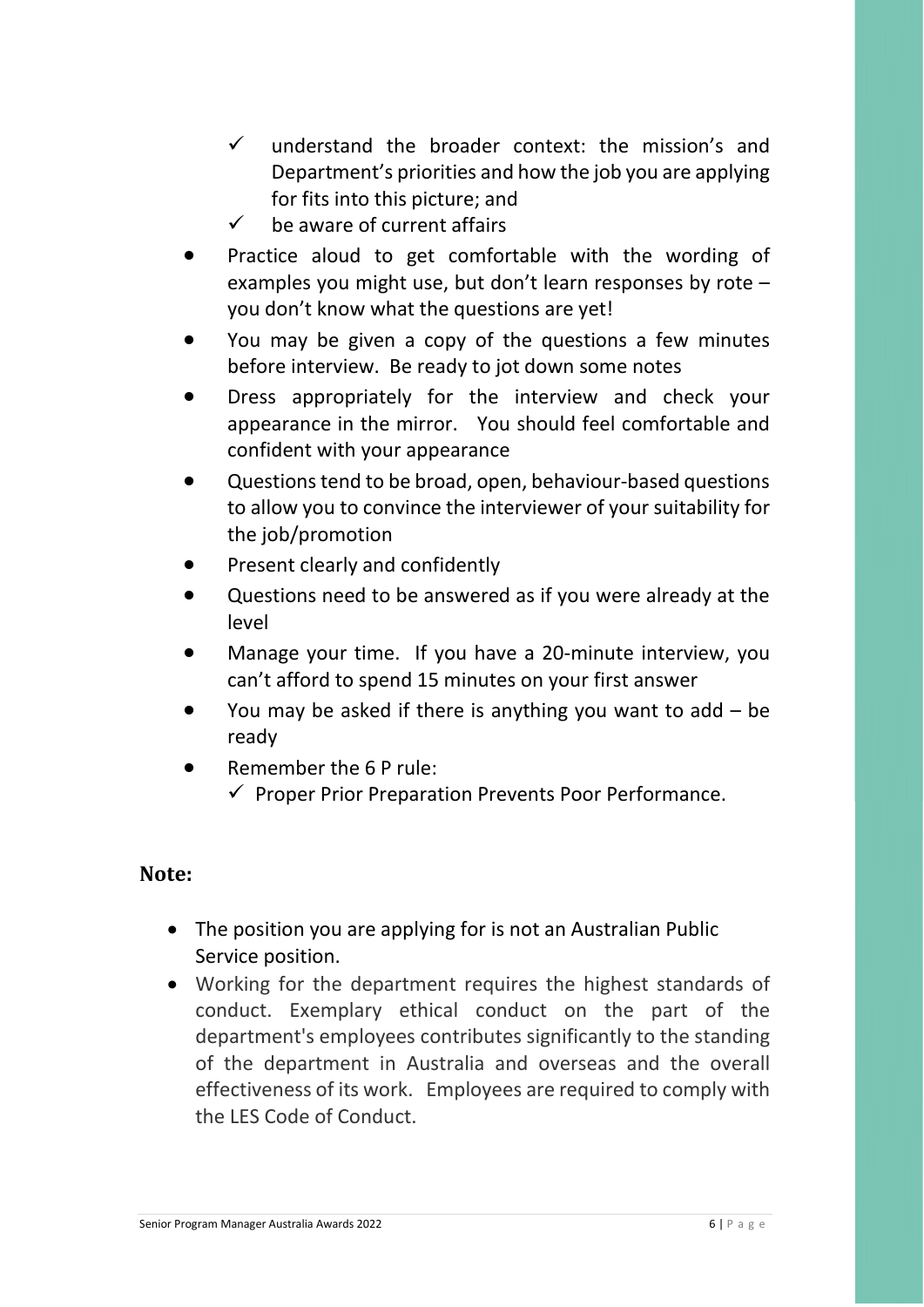• This is a locally engaged position subject to Fiji labour laws. All costs and arrangements for a work permit (if required, to be eligible to work in Fiji) are the responsibility of the applicant.

## **About the Australian High Commission in Suva**

The Australian High Commission is located at 37 Princes Road, Tamavua, Suva.

Australia has had diplomatic representation in Fiji since 1964.

The Australian High Commissioner to the Republic of the Fiji Islands is the official representative of the Australian Government in Fiji. The High Commissioner is also Australia's Permanent Representative to the Pacific Islands Forum Secretariat.

The following Australian Government departments are represented at the High Commission:

- [Department of Foreign Affairs and Trade \(DFAT\)](http://dfat.gov.au/pages/default.aspx)
- [Australian Trade Commission \(Austrade\)](http://www.austrade.gov.au/)
- [Australian Federal Police \(AFP\)](http://www.afp.gov.au/)
- [Australian](http://www.defence.gov.au/) Defence Force (ADF)
- [Department of Home Affairs](http://www.border.gov.au/) (DHA)
- Australian Centre for International Agricultural Research (ACIAR)

Additional information pertaining to the Australian High Commission can be obtained from our website [www.fiji.embassy.gov.au](http://www.fiji.embassy.gov.au/)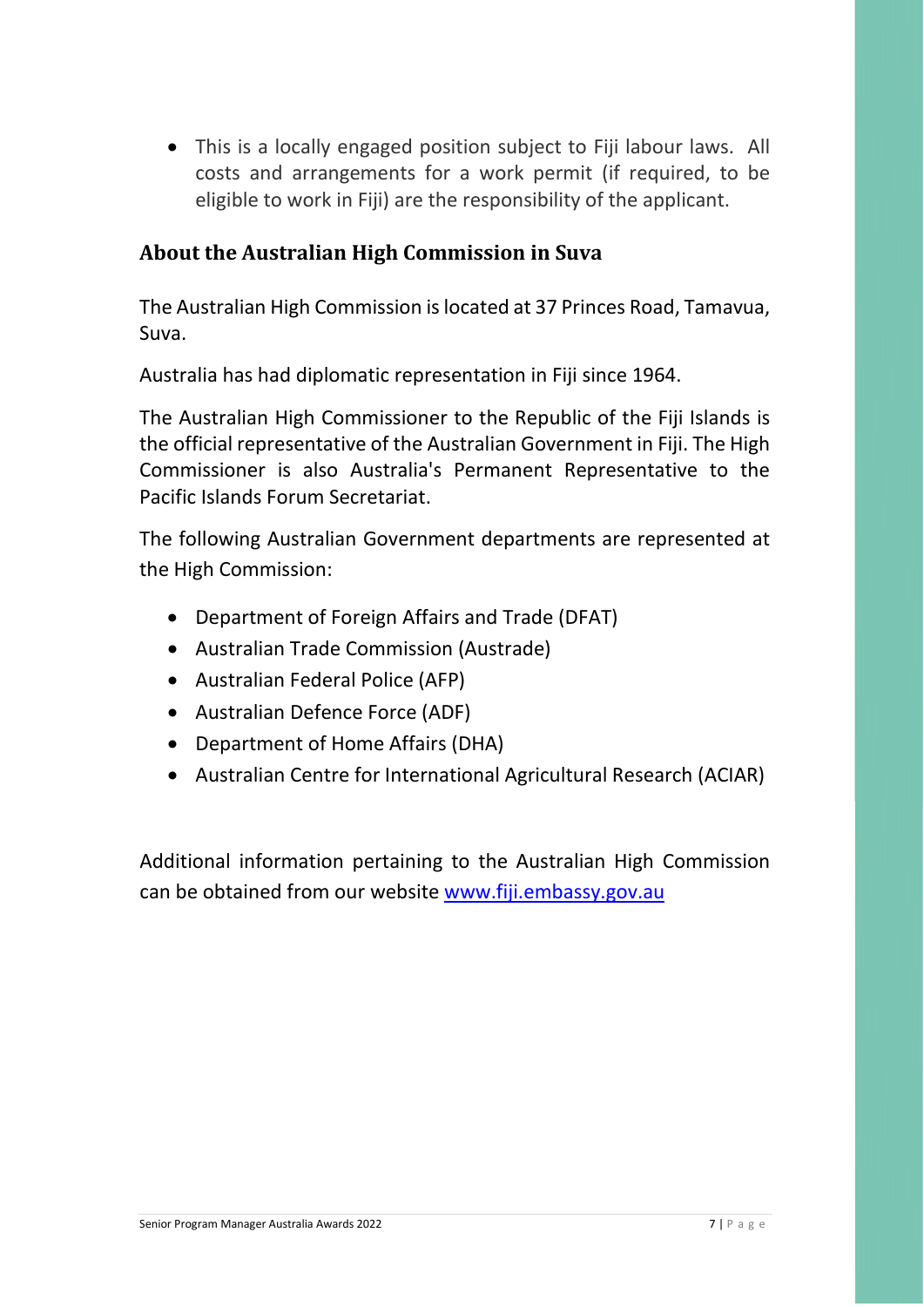## **Position Description – LE7**

| <b>Agency</b>                | Department of Foreign Affairs and Trade |
|------------------------------|-----------------------------------------|
| <b>Position number</b>       | <b>SUV044</b>                           |
| <b>Title</b>                 | Senior Program Manager Australia Awards |
| <b>Classification</b>        | LE7                                     |
| <b>Division/Post/Section</b> | Suva                                    |
| <b>Reports to</b>            | Counsellor                              |

## **About the Department of Foreign Affairs and Trade (DFAT)**

The role of the Department of Foreign Affairs and Trade (DFAT) is to advance the interests of Australia and Australians internationally. This involves strengthening Australia's security, enhancing Australia's prosperity, delivering an effective and high-quality overseas aid program and helping Australian travellers and Australians overseas.

The department provides foreign, trade and development policy advice to the Australian Government. DFAT also works with other Australian government agencies to drive coordination of Australia's pursuit of global, regional and bilateral interests.

#### **About the position**

The Senior Program Manager (Australia Awards) leads a team to manage and advise on a range of bilateral and regional Australia Awards scholarships in the Pacific. This includes leading the development of scholarships policy for the Pacific region and overseeing the Fiji Program Support Facility's administration of the selection, deployment and ongoing management of scholarship awardees from Fiji and Tuvalu to Australia and the Pacific region.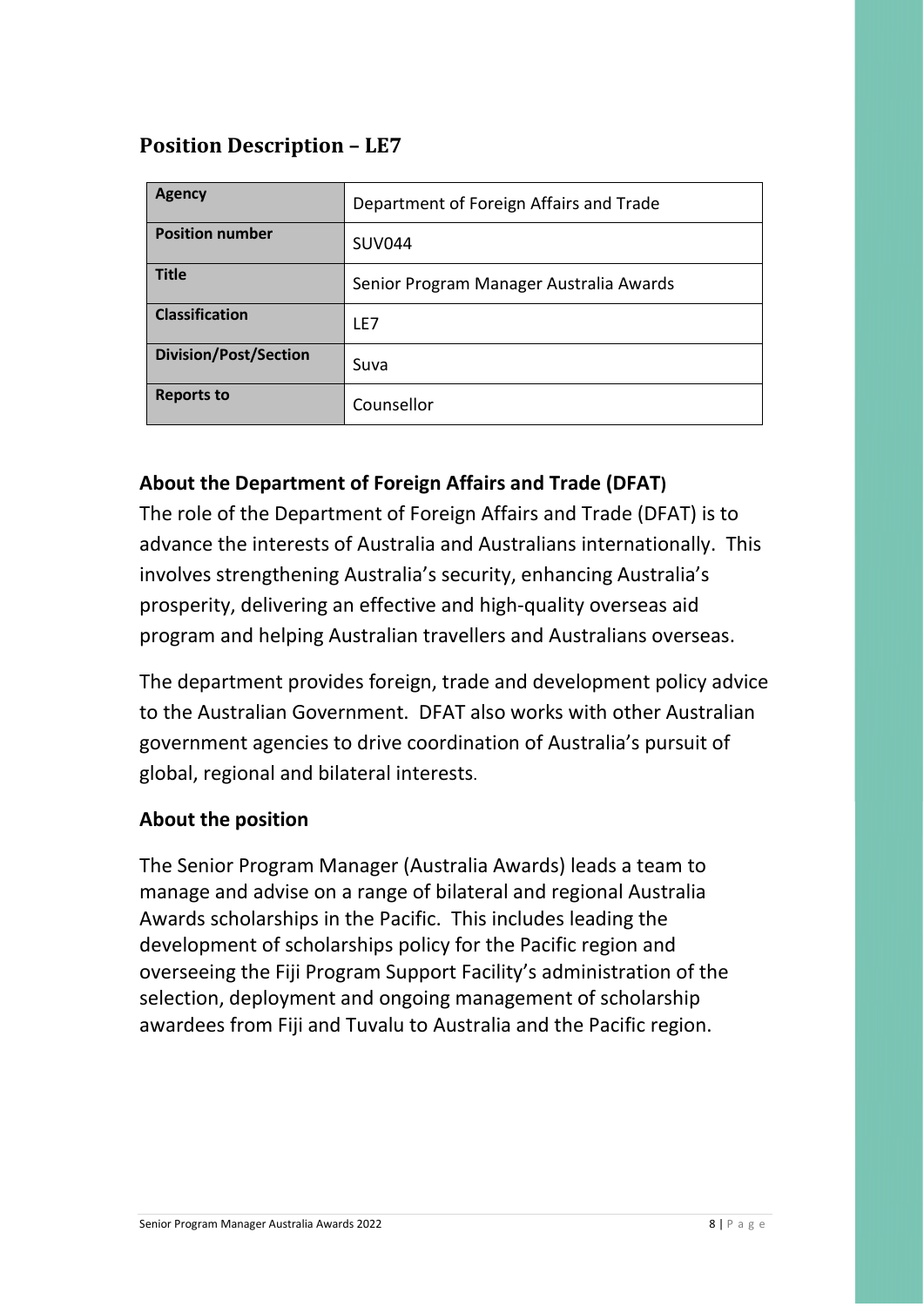## **The key responsibilities of the position include, but are not limited to:**

- Lead and direct a team to manage Australia Awards programs with a high level of accountability for compliance, financial and risk management
- Provide expert analysis and evidence-based advice on operational issues, strategic program directions and program planning to deliver key operational outcomes
- Develop and strengthen strategic relationships, negotiate and liaise across a broad range of Pacific-region stakeholders, including community organisations, senior and middle management, government officials, private sector representatives, international and regional organisations and bilateral donors on the programming and delivery of the program
- Manage relationships with a wide range of implementing partners, including the Fiji Program Support Facility and service providers to support coordinated program planning and implementation, defining objectives, forward and strategic planning, risk management, identifying innovations and program improvements
- Develop, implement, review and interpret policies relevant to the program, including strategies to engage and build the network of Australia Awards Scholarships Alumni in the Pacific, particularly in Fiji and Tuvalu
- Manage a range of complex, high-level contracts and oversee the financial management, monitoring and reporting functions
- Monitor, evaluate and report on program performance across nine Pacific Island countries, and prepare statistical reports relating to program effectiveness
- Lead and coordinate the mainstreaming of cross-cutting issues (e.g. gender, disability, climate change) through the program
- Provide analysis, support and direction for new activity developments including developing concept documents and participating in design development missions
- Monitor and report on emerging DFAT, partner government and other agency policy developments, and maintain a thorough understanding of how issues directly relate to the relationships between Fijian and Australian Governments